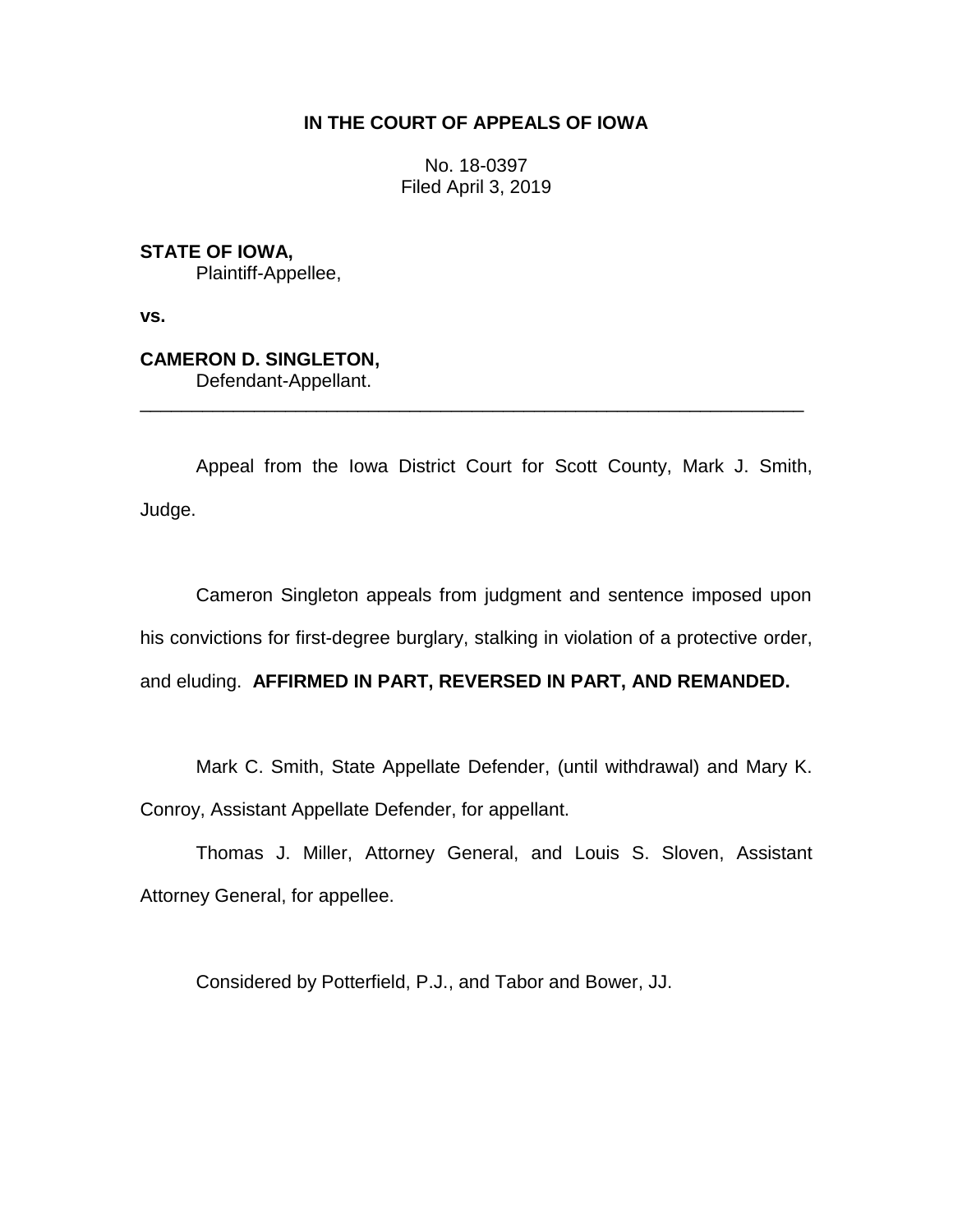## **POTTERFIELD, Presiding Judge.**

Cameron Singleton appeals from judgment and sentence imposed upon his convictions for first-degree burglary, in violation of Iowa Code sections 713.1 and 713.3 (2017); stalking in violation of a protective order, in violation of section 708.11(3)(b)(1); and eluding, in violation of section 321.279(1). We affirm.

On November 29, 2017, immediately following the jury verdicts on the underlying offenses, Singleton stipulated he was the individual previously convicted of obstructing justice and resisting a peace officer, both Illinois convictions that were class "4" felonies; however, Singleton argued the offenses did not qualify as felonies under Iowa law. The State offered certified copies of the court records into evidence, and Singleton acknowledged he was represented by counsel in each case. The court went through a colloquy with Singleton regarding the prior offenses.

The court advised Singleton, in part:

And, finally, you understand if you wish to challenge the voluntariness or intelligence of the colloquy today—in other words, your stipulation—you must do so by filing a motion in arrest of judgment, which must be filed prior to five days before your date for sentencing. Do you understand that?

THE DEFENDANT: Yes. We plan to appeal.

The court ordered a presentence investigation (PSI) report which, was filed on January 5, 2018.

On January 10, the sentencing hearing was continued because the trial judge had not yet ruled on whether the prior convictions constituted felonies for the purpose of habitual-offender status. The trial court did find the Illinois offenses were felony convictions as a matter of law on January 12, 2018.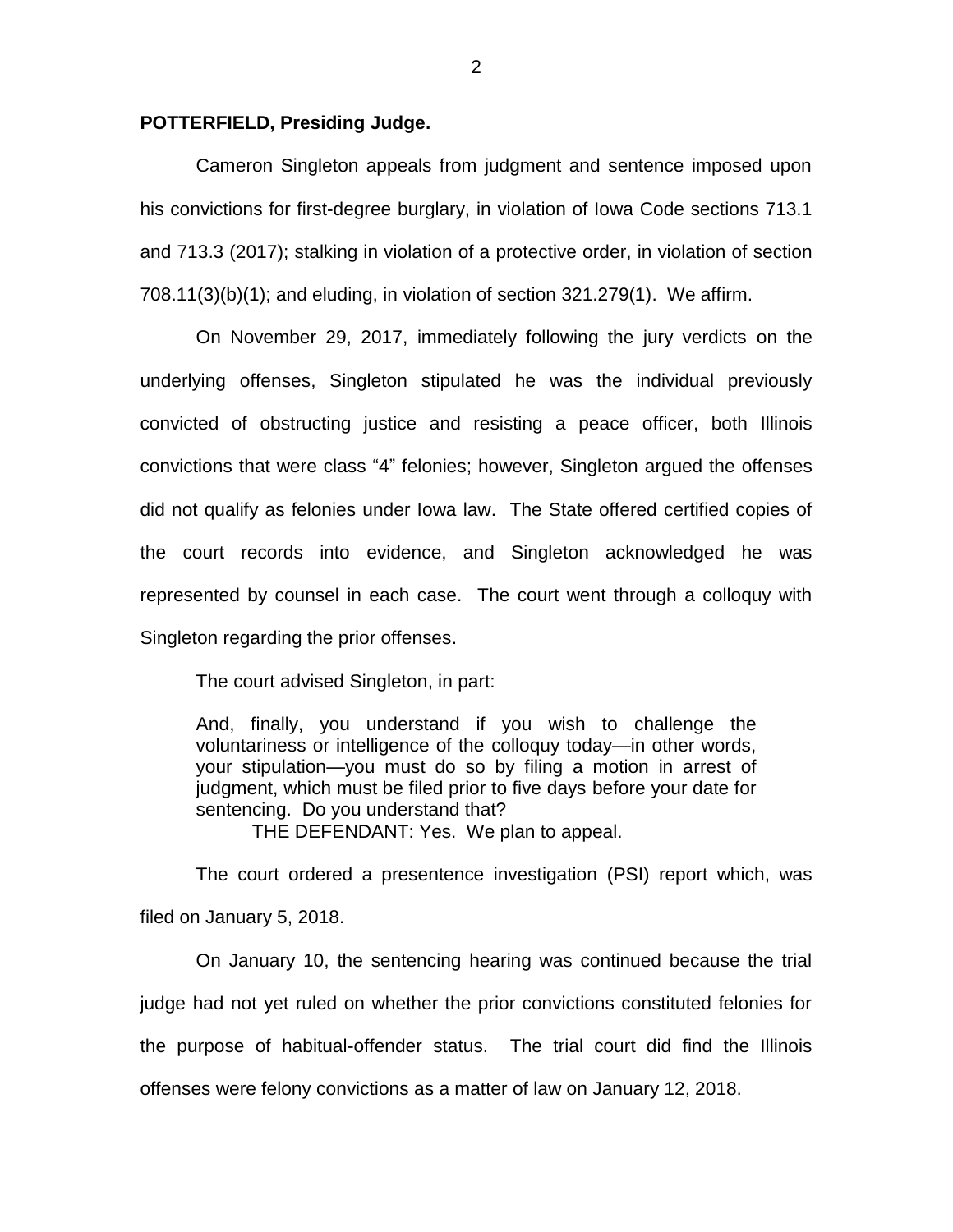Singleton did not file a motion in arrest of judgment.

On February 15, 2018, the sentencing hearing was held. Singleton did not object to the PSI report, which included risk-assessment information. After the hearing, the court imposed an indeterminate term of imprisonment not to exceed twenty-five years on the burglary charge and fifteen years on the stalking charge, with those the sentences to be served consecutively. In addition, the court imposed a one-year term on the eluding charge to be served concurrently with the other two sentences.

On appeal, Singleton contends his trial counsel was ineffective in failing to challenge the habitual-offender-stipulation colloquy; the court violated his due process rights and abused its discretion when it considered risk-assessment information contained in the PSI report; and the court erred in stating he may be assessed attorney fees on appeal.

**Habitual offender colloquy.** Singleton asserts the trial court failed to conduct a proper colloquy pertaining to his habitual offender status as required in *State v. Harrington*, 893 N.W.2d 36, 45–46 (Iowa 2017). However, he did not file a motion in arrest of judgment challenging the habitual offender stipulation proceeding. "As in the guilty plea context, the offender challenging the habitual offender stipulation proceeding must do so in a motion in arrest of judgment in order to preserve error on that challenge." *State v. Smith*, \_\_\_ N.W.2d \_\_\_, \_\_\_, 2019 WL 1086608, at \*4 (Iowa 2019). We apply a substantial compliance standard to determine whether the trial court discharged its duty to ensure the defendant understands the necessity of filing a motion to challenge the prioroffenses stipulation and the consequence of failing to do so. *Id.* 

3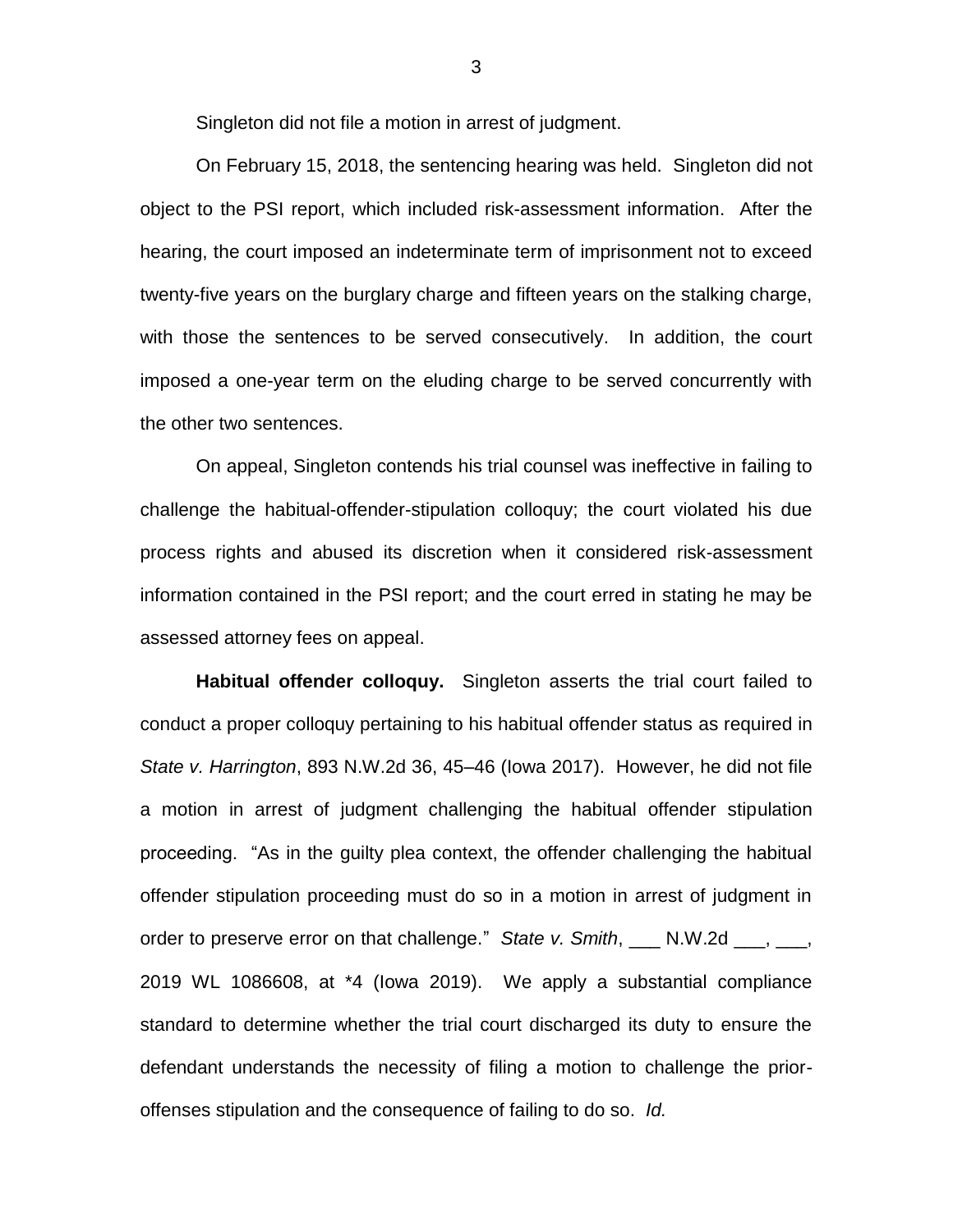In *Smith*, the supreme court excused the defendant's failure to file a motion in arrest of judgment because

the court's statement that Smith had a right to file a motion in arrest of judgment was insufficient to comply with its duty under *Harrington*. The court's statement did not tie that right to the method of challenging the stipulation proceedings, *nor did it ensure Smith understood that the failure to file such a motion would preclude him from challenging the proceedings on appeal.*

*Id.* (emphasis added). On the merits of the challenge to the stipulation

proceedings, the supreme court found that Smith's stipulation was not knowingly

and voluntarily made because of the numerous errors by the trial court in the

colloquy. *Id.* at 6.

Here, however, Singleton concedes:

[T]he district court did inform Singleton of the nature of the charge, ensured Singleton knew the State would have to prove he had counsel only if he raised that defense, and confirmed Singleton did in fact have an attorney for the prior offenses. The district court also informed Singleton of the maximum penalties, including the mandatory minimum, and it established a factual basis existed to support Singleton's admission to the prior convictions. The district court also explained to Singleton by admitting the requisite prior offenses that he would not have a jury trial on whether he had the convictions and the sentencing enhancement would apply.

*See Harrington*, 893 N.W.2d at 45–46.

He asserts, however, "the court failed to inform Singleton that he had all

the same trial rights during the enhancement proceeding as he did on the underlying offense" and did not enumerate those trial rights.

As was the case in *Smith*, the district court did not tie the failure to file a motion in arrest of judgment to the loss of chance to challenge the proceedings on appeal. *See* 2019 WL 1086608, at \*6. Thus, we excuse the failure to file the motion in arrest of judgment.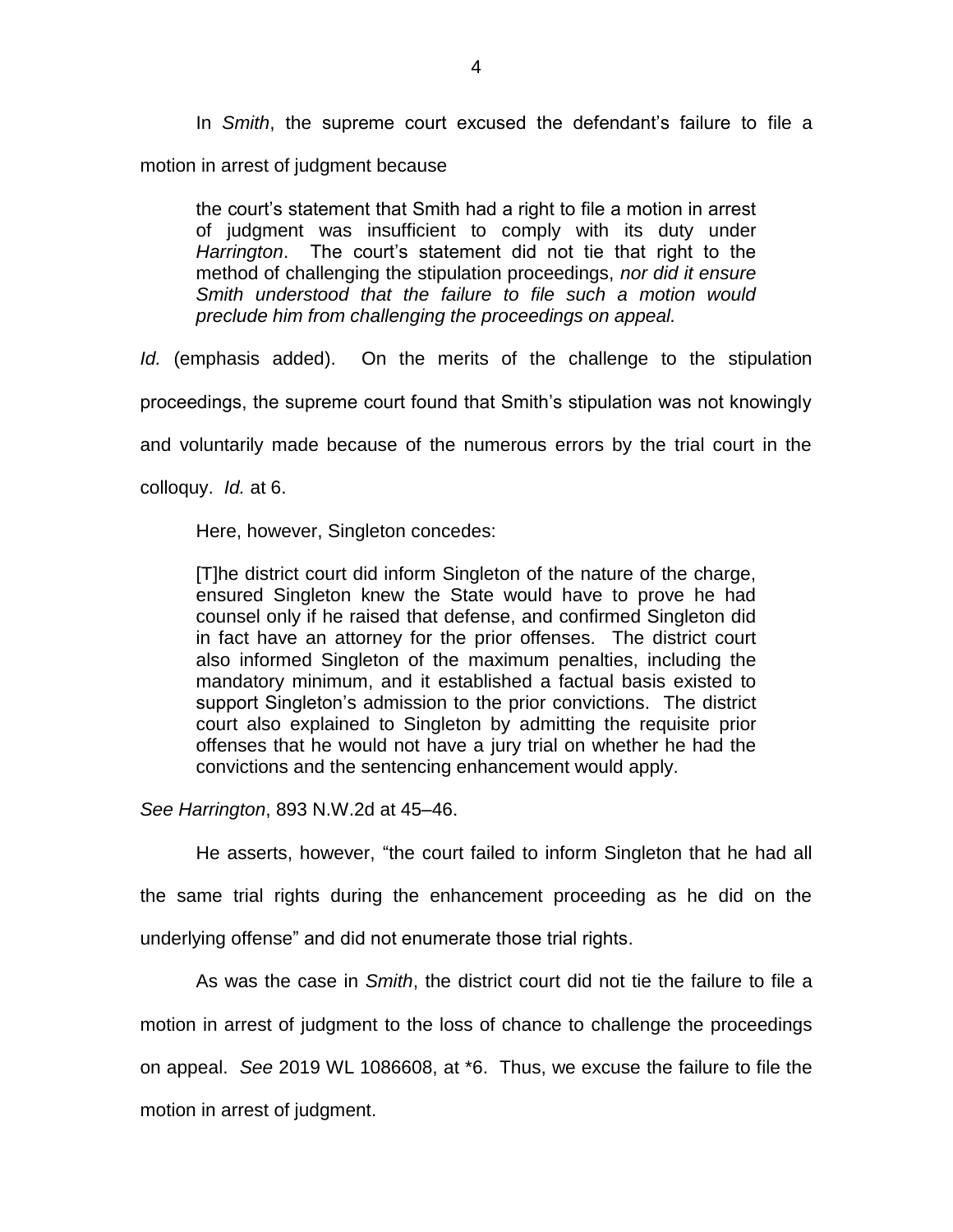Nonetheless, Singleton does not challenge that he was in fact the person who was twice previously convicted and that he was represented by counsel on each occasion. The State asserts Singleton cannot prove any reasonable probability that his stipulation decision would have been different if the court had re-explained his trial rights during the stipulation colloquy. We agree.

**Risk assessment in PSI.** Singleton next argues the trial court violated his due process rights by considering the risk-assessment information contained in the PSI at sentencing. Our supreme court has recently considered the same issue in *State v. Gordon*, 921 N.W.2d 19 (Iowa 2018), and *State v. Guise*, 921 N.W.2d 26 (Iowa 2018). In *Gordon*, the court held a defendant could not raise a due process argument relating to the Iowa Risk Revised risk-assessment tool for the first time on appeal when the defendant did not bring the issue first to the district court at the time of sentencing. 921 N.W.2d at 24. Further, the court held the record was insufficient to reach the claim under the rubric of ineffective assistance of counsel. *Id.*; *see also Guise*, 921 N.W.2d at 29. Because Singleton did not raise the issue before the district court, we do not address it here. But we preserve it for a potential future application for postconviction relief.

"We review sentencing decisions for an abuse of discretion when the sentence is within the statutory limits. We will find an abuse of discretion when 'the district court exercises its discretion on grounds or for reasons that were clearly untenable or unreasonable.'" *Gordon*, 921 N.W.2d at 24 (citations omitted).

Here, the district court explained its reasons for imposing sentence: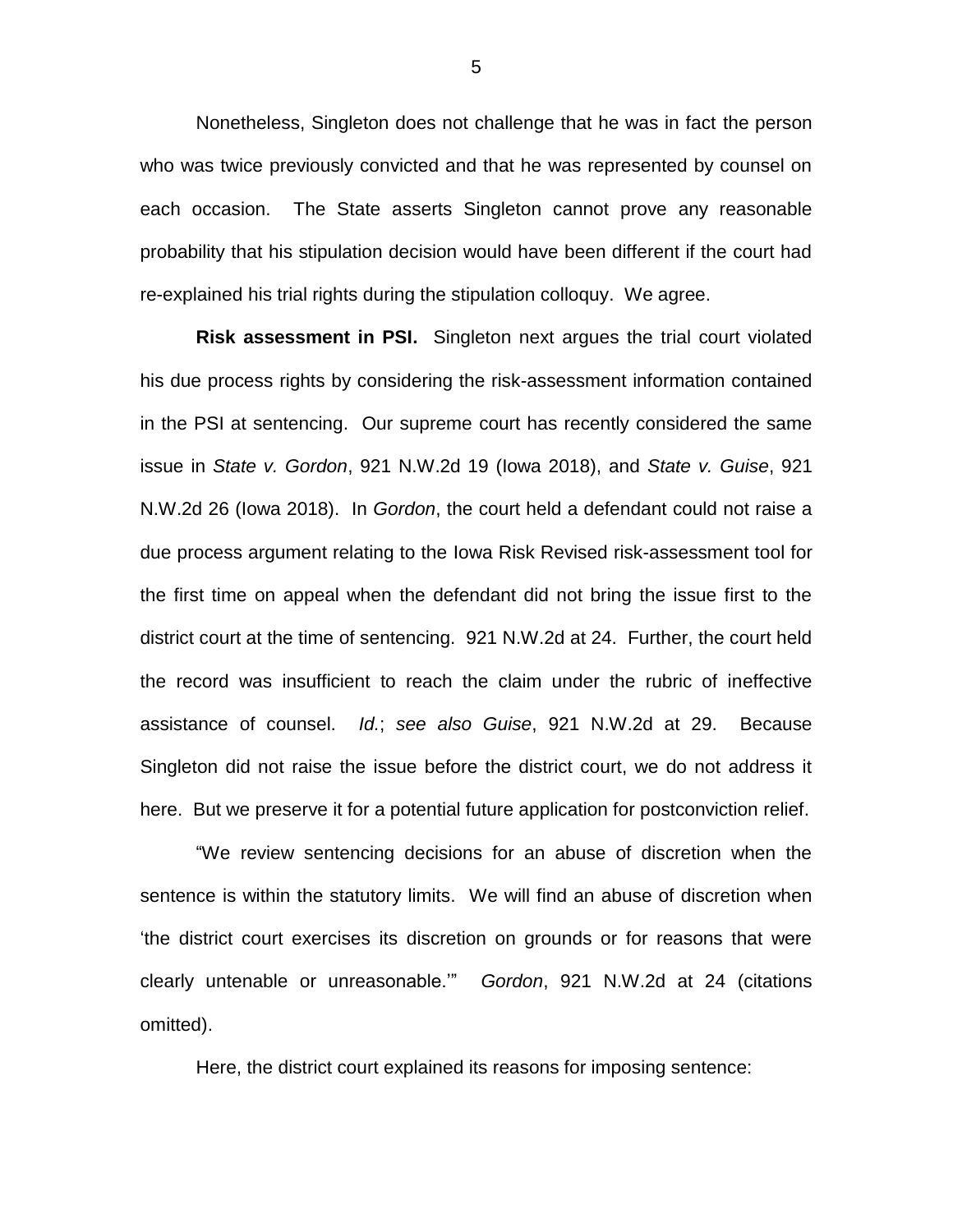Mr. Singleton, I've looked at your [PSI] report. You've had [forty-five] convictions, many of them assaults and you've had five jail violations while you were in jail, one with assaultive conduct. The other thing since I did the jury trial is that you were under the victim's bed with a knife in your hand. You indicated in your statement that you didn't take that out of your pocket until you are crawling out but the court finds that not to be credible and also this stalking issue, you violated a protective order knowing that you had the protective order and you were prohibited from contacting the victim.

The other thing that the court notes is that based on the testing analysis done by the pre-sentence investigator you pose an intensive risk for further violence and I don't disagree with that given your history*.* You are [forty] years old and you have multiple pages of criminal record, which again a lot of it is assaultive in nature and a lot of them are domestic batteries. So the court finds that you are an intensive risk for future violence based on those factors as well as the facts and circumstances of this case and finds that a period of incarceration is warranted and also that Counts 1 and 2 should be served consecutively for those reasons.

We find no abuse of discretion here. The court could reasonably infer from

Singleton's record that he posed a risk for future violence.

**Restitution.** The sentencing court ordered:

If the defendant qualifies for court appointed appellate counsel then the defendant can be assessed the cost of the court appointed appellate attorney when a claim for such fees is presented to the clerk of court following the appeal. The defendant is further advised that a request for a hearing on the defendant's reasonable ability to pay court appointed appellate attorney fees within thirty days of the issuance of the procedendo following the appeal. *If the defendant does not file a request for a hearing on the issue of the defendant's reasonable ability to pay court appointed appellate attorney fees the fees approved by the State Public Defender will be assessed in full to the defendant*.

(Emphasis added).

The sentencing court may only assess restitution for court-appointed attorney fees to the extent the defendant is reasonably able to pay. *See* Iowa Code § 910.2(1) ("[T)he sentencing court shall order that restitution be made by